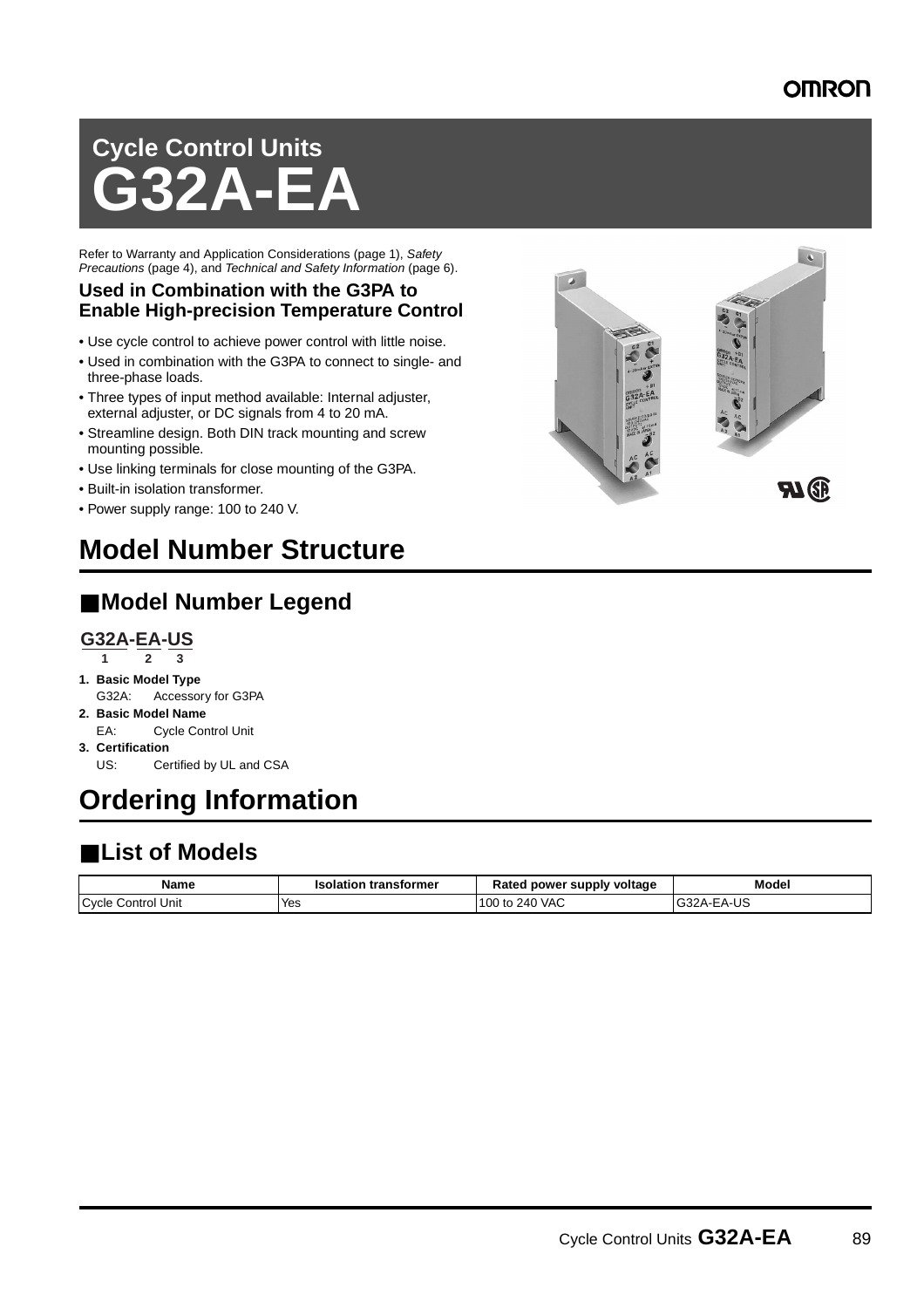## **Specifications**

## ■ **Ratings (at an Ambient Temperature of 25°C)**

| <b>Rated power</b><br>supply current | 50 Hz | 100 (200) VAC | 40 mA max.                                                                                                                                          |  |
|--------------------------------------|-------|---------------|-----------------------------------------------------------------------------------------------------------------------------------------------------|--|
|                                      |       | 120 (240) VAC |                                                                                                                                                     |  |
|                                      | 60 Hz | 100 (200) VAC |                                                                                                                                                     |  |
|                                      |       | 120 (240) VAC |                                                                                                                                                     |  |
| <b>Output signal</b>                 |       |               | 15 mA max. at 12 VDC $\pm$ 15% (at 25°C)                                                                                                            |  |
| Input signal                         |       |               | Current signal: 4 to 20 mA (input impedance: 352 $\Omega$ )<br>Internal adjuster: 50 k $\Omega$ (1/4 W)<br>External adjuster: 50 k $\Omega$ (1/4 W) |  |
| Output cycle rate                    |       |               | 0 to 100%                                                                                                                                           |  |
| <b>Control cycle</b>                 |       |               | 0.2s                                                                                                                                                |  |
| Number of operable Units             |       |               | 2 G3PA Relays max.                                                                                                                                  |  |

#### ■ **Characteristics**

| Power supply voltage range  | 75 to 264 VAC                                                                         |  |
|-----------------------------|---------------------------------------------------------------------------------------|--|
| Dielectric strength         | 1,500 VAC, 50/60 Hz for 1 minute (between AC power supply and input/output terminals) |  |
| <b>Vibration resistance</b> | 10 to 55 to 10 Hz, 0.375-mm single amplitude (when mounted to DIN track)              |  |
| <b>Shock resistance</b>     | 300 m/s <sup>2</sup> (approx. 30 G)                                                   |  |
| Storage temperature         | $-30$ to 100 $\degree$ C (with no icing or condensation)                              |  |
| <b>Ambient temperature</b>  | $-30$ to 80 $\degree$ C (with no icing or condensation)                               |  |
| <b>Ambient humidity</b>     | 45% to 85%                                                                            |  |
| Weight                      | Approx. 100 g                                                                         |  |

## **Engineering Data**



#### **Output Cycle Rate vs. Setting Value Cutput Cycle Rate vs. Control Current**

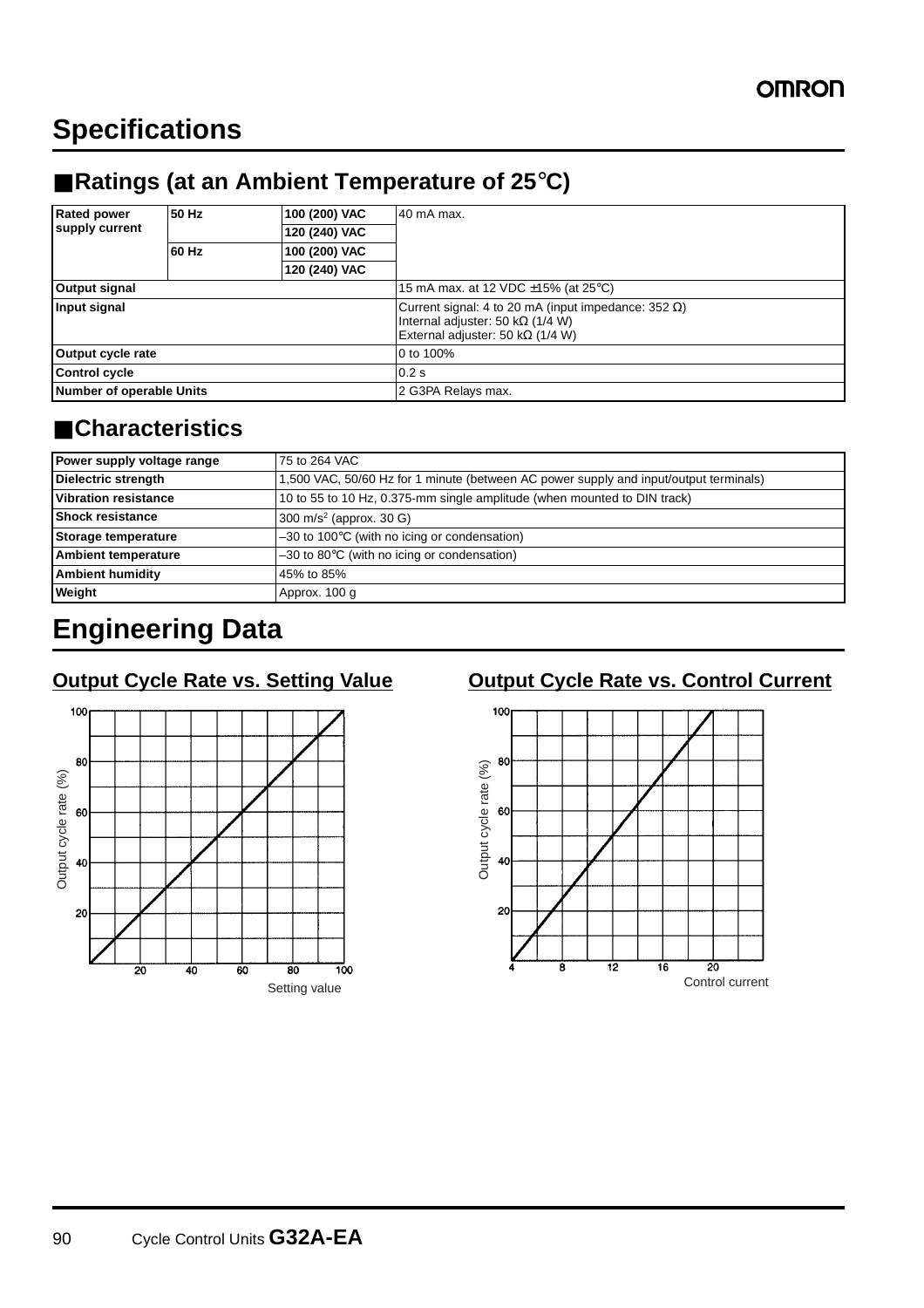## **Nomenclature**

The following diagram shows the terminals, adjusters, and switches on the G32A-EA.



#### **Setting the Input Method**

Select external adjuster, internal adjuster, or control current as the input method using the selection switches as shown in the following table.

| <b>Control method</b>              | Input selection slide switches |                  |
|------------------------------------|--------------------------------|------------------|
| <b>External adjuster</b>           | <b>EXT</b><br><b>INT</b>       | VR<br>4 to 20 mA |
| Internal adjuster<br>(See note 2.) | EXT<br><b>INT</b>              | ٧R<br>4 to 20 mA |
| <b>Control current</b>             | EXT<br><b>INT</b>              | VR<br>4 to 20 mA |

- **Note: 1.** The input selection slide switches are factory-set to internal adjuster input. Change the setting of the switches for the input method required.
	- **2.** When using the internal adjuster, use with the input terminals  $(C_1, C_2)$  in the open state. Internal setting is not possible if there is a Temperature Controller or other device connected to  $C_1$  or  $C_2$ .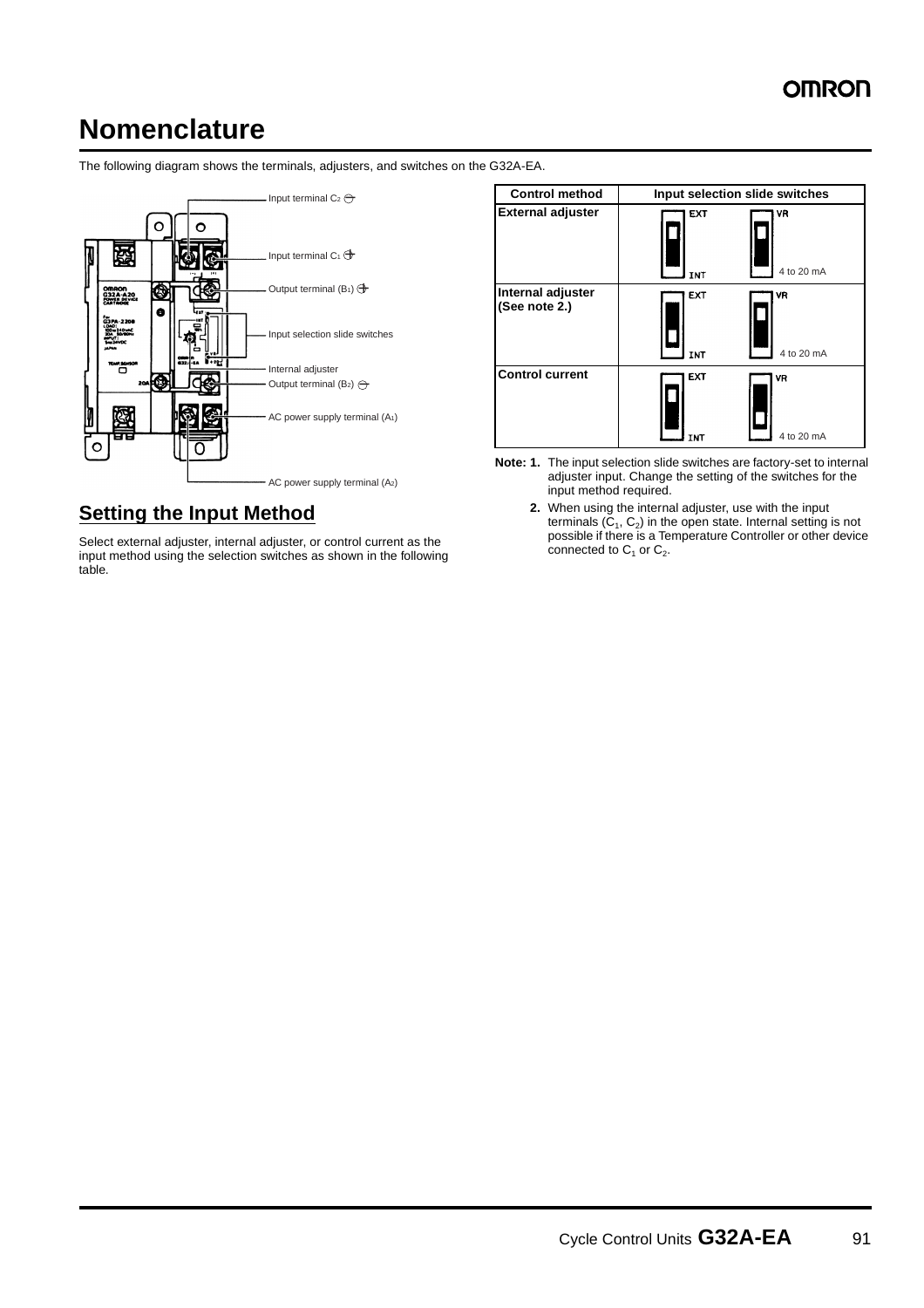## ■ Cycle Control Setting Method

The output cycle rate can be adjusted using the internal or external adjuster.

For current control, refer to the Output Cycle Rate vs. Control Current graph on page 90.

**Note:** When using the internal adjuster or external adjuster, it is necessary to set the input control method in the way described previously.



#### ■ Output Power Resolution

When power is controlled using the Cycle Control Unit, the output resolution (minimum variation value) changes depending on the power supply frequency. (SSR with zero cross function)

| <b>Control cycle</b> | <b>Output power resolution</b> |       |  |
|----------------------|--------------------------------|-------|--|
|                      | 50 Hz                          | 60 Hz |  |
| 0.2s                 | 5%                             | റ0/   |  |



#### ■ Cycle Control Method

The power on the load side can be controlled by adjusting the number of cycles within the control cycle of 0.2 s and repeating this control cycle.

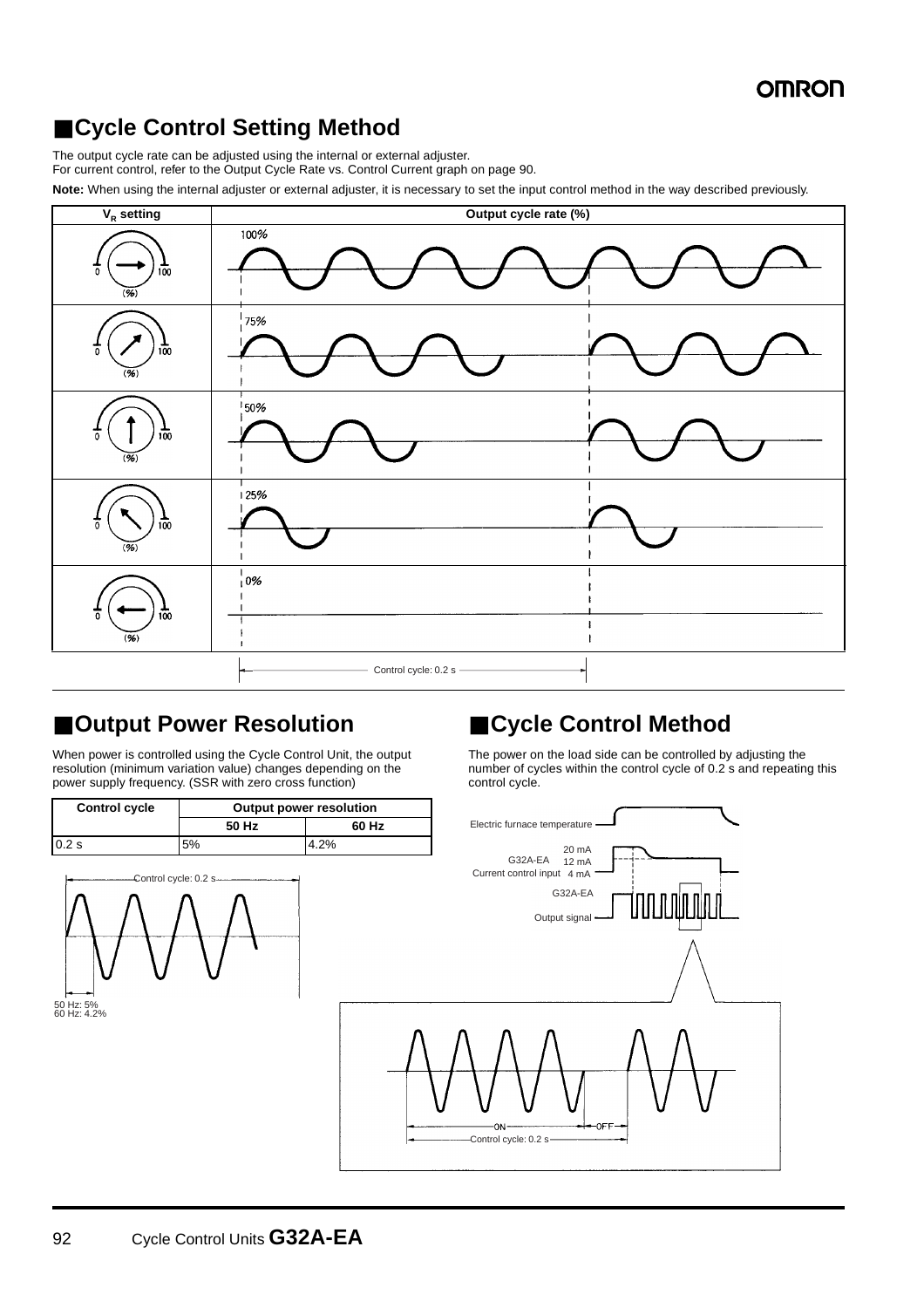## **Operation**

## ■ **Application Examples**

High-precision temperature control can be achieved in combination with the G3PA.



#### **1. Control Using Current Input**



#### **2. Control Using External Adjuster**



#### **3. Control Using Internal Adjuster**



Applications 1, 2, and 3 each use a different type of input method and so it is necessary to change the settings of the input selection slide switches. Be sure to change the slide switch settings in accordance with the input method on page 91.

- **Note: 1.** For details of input selection slide switch settings, refer to Setting the Input Method.
	- **2.** The above examples are for when a G3PA-VD (except 60-A models) is used at 200 VAC.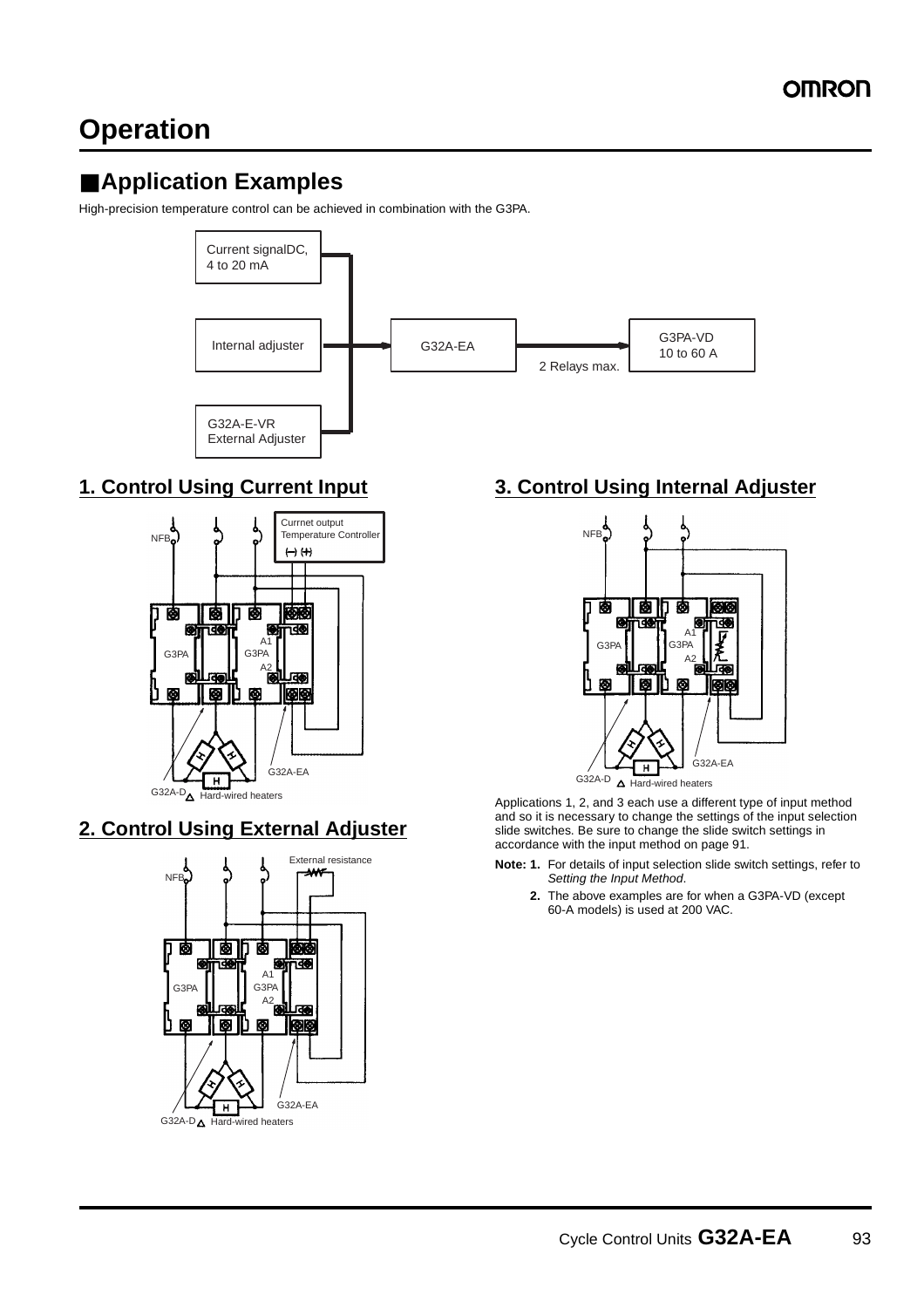### ■ **External Adjuster**

#### **G32A-E-VR**

The external adjuster, its adjuster knob, and its nameplate, all come in a set (G32A-E-VR).



**Nameplate**





**Note:** When using the external adjuster for input, be sure to set the input selection slide switches accordingly.